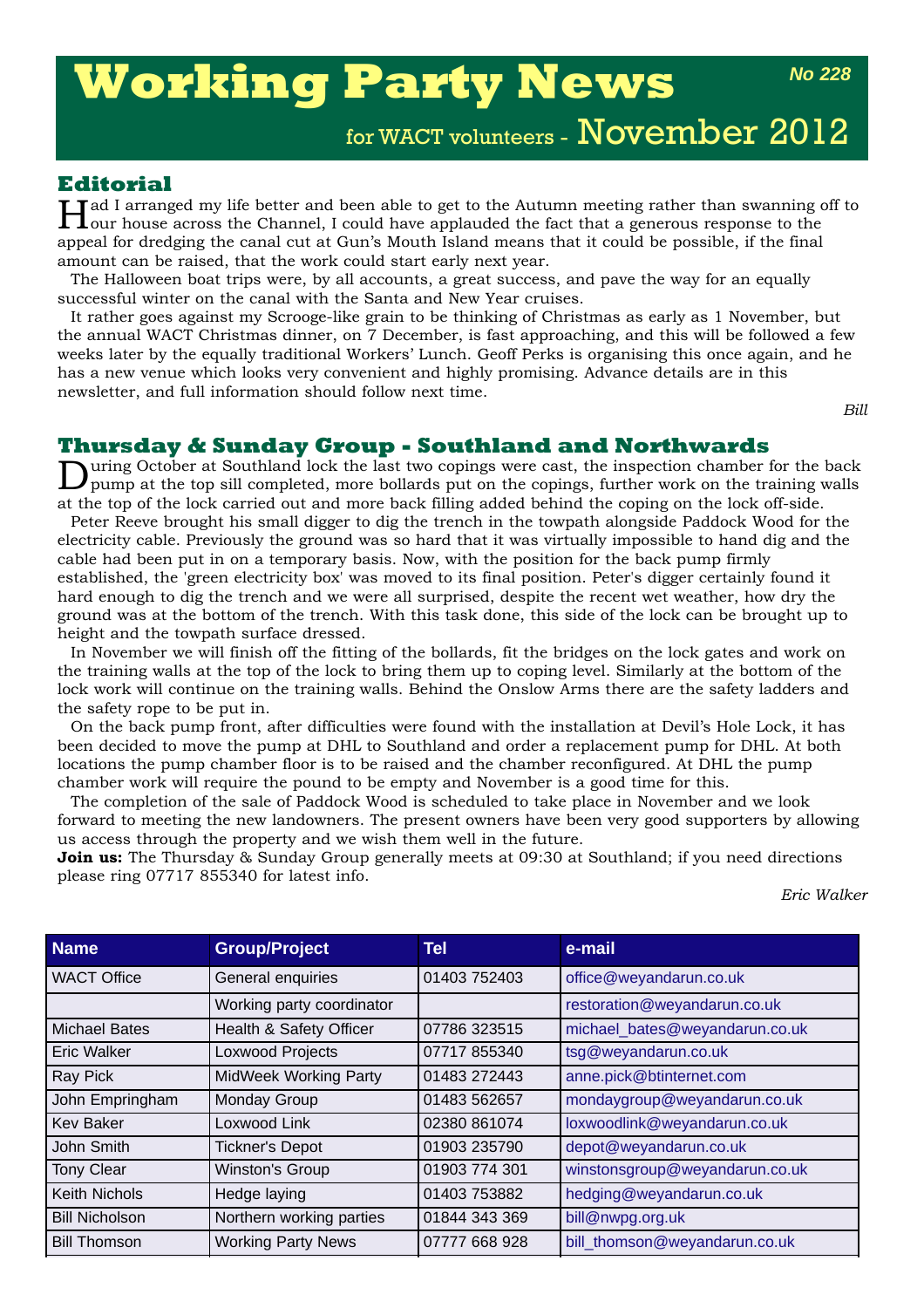**Material published in** *Working Party News* **represents the views of the contributors and should not, unless specifically indicated, be assumed to be the policy of the Trust**

#### **Winston Harwood Group**

Excessively wet, wet weather had made getting cars across the one mile of fields at Lordings impossible, so on to Drungewick.

Drungewick needed a stop-plank shelter, to make planks last a lot longer. Charles joined our group with one brilliantly fabricated and ready to assemble (not his first, there's another at home). This will become an interesting feature for our boat tourists and walkers. Wait until you see the roof...

At the same time we had to remove three large heavy mooring bollards from alongside the lock and reposition the bench-seat to enable Peter's large tractor with mower to cut more grass in that area. We will donate the bollards to the Basingstoke Canal, where David and Chris also volunteer. Great idea!

The stop-planks will now be 'stickered' (stickers are wooden horizontal spacers) Wind dried wood lasts longer. So now you are up-to-date.

*Tony Clear (for David Junkison)* 

#### **The Mrs Bucket Group - keeping up appearances on Mondays**

Crition characteries and the slipways at Drungewick of reeds although it took us longer than we anticipated. We continued to maintain our regular sites, although with the onset of autumn, the vegetation has not been growing so much. We have also started on clearing the ditch in the overflow car park at Loxwood.

We have been asked to undertake some clearance work at Lordings flood lock and south towards Harsfold bridge/causeway.

Forward dates for our 'outings' are 5 November, 19 November, 3 December and 17 December. Depending upon a survey by our leader, it is also possible we could start our winter tidy-up in Sidney Wood before Christmas.

#### **Hedgelaying Group**

Buongiorno all. As I write this, October is nearly over, with one more meeting to go. We have now had two trips back to last years' hedge but due to the group being down to two on both occasions, we only managed another 90m of trimming, making a total of 180m. We have another 160m to go.

Our last trip on 3 October was dull and gloomy, but no wet stuff. What is normally a very quiet section with only two or three souls walking by went mad with a total of 33 walkers. It's nice to see so many people enjoying the canal and its environs.

Well, that was brief, wasn't it?

Dates left for this year, weather permitting, are: **November** - Tues 06, Wed 14, Thurs 22, Fri 30 **December** - Mon 10, Tues 18 Nighty-night all.

*Keith Nichols Tel: 01403 753882; Mob: 07817 798865*

#### **Mid Week Working Party**

gain a short interruption in our correspondence from within the Mid Week Working Party (not to be  $\Lambda$  confused with the "Midweek Working Party" featuring in Wey-South, whoever they may be). Needless to say we're still very busy, and have rather been throwing ourselves about a bit over the length and breadth of this glorious canal of ours.

| <b>Working Party Diary</b>                       |                                                         |                                                  |
|--------------------------------------------------|---------------------------------------------------------|--------------------------------------------------|
| Usually first & third Mondays of<br>the month    | 'Mrs Bucket' - Keeping Up<br>Appearances                | Details from John Empringham                     |
| Every Wednesday                                  | Mid-Week Working Party                                  | Check with Ray Pick for confirmation of<br>venue |
| Every Wednesday<br>Thursday & Sunday as required | Loxwood Link Maintenance                                | Check with Key Baker                             |
| Every Wednesday                                  | Maintenance sessions at Tickner's<br><b>Heath Depot</b> | Contact John Smith/Ken Bacon                     |
| Every Thursday                                   | <b>Winston Harwood Group</b>                            | <b>Contact Tony Clear for details</b>            |
| Thursday and Sunday                              | Eric Walker's Group (construction)                      | <b>Contact Eric Walker for details</b>           |
| 7 December                                       | <b>WACT Christmas Dinner</b>                            | See the current Wey-South                        |
| 14 January                                       | Workers' Lunch                                          | Contact Geoff Perks 01403 262855                 |

*Nick Wood*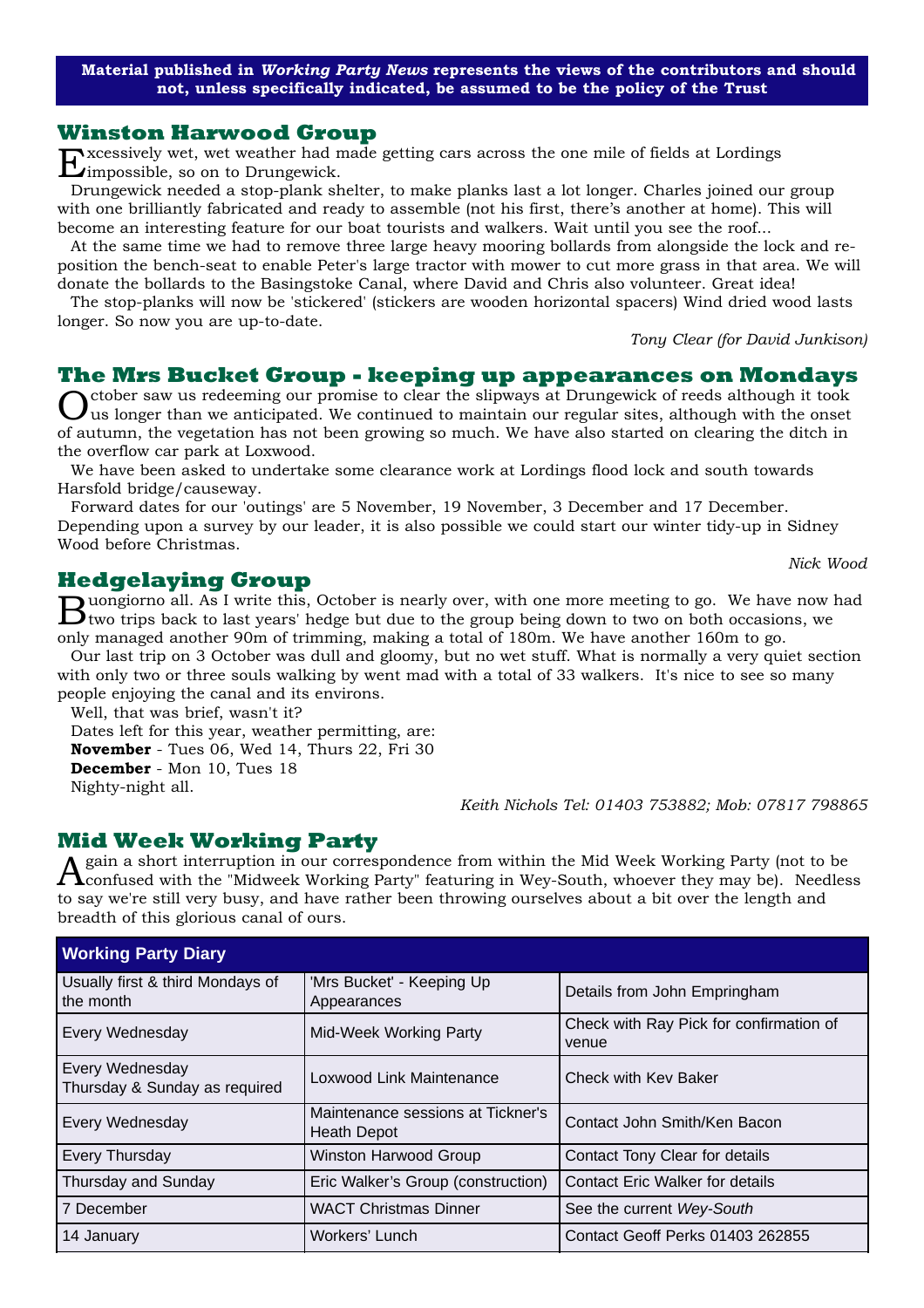

*Mid Week Working Party at Haybarn*

Having got things between Compasses and Farnhurst to a reasonable degree of preparedness for the 'Surrey' boat trips in September, the team have continued their thrust towards Fast Bridge (A281). The towpath (southern) bank was tidied up and, having obtained permission from the land-owners, attention turned to the offside bank and in clearing a margin of 2m or so along the whole length. Bushes and scrub, and overhanging and semi-submerged trees cut back, bramble thickets cleared and the usual trail of bonfires.

Attention was then turned to clearing the thick weed growth that covers the canal surface over this length - having tried to kayak along here in the past, it was a bit like paddling over carpet! The back-breaking work of scooping this stuff out, armed with kebs and rakes was tackled both from the banks and also from the workboat. If only we could find a market for this stuff! (as fertiliser, maybe). Anyway, most of the water surface is now clear which should make things much better for the Small Boats Rally. Unfortunately, the recent dredging work has still left a bar of material, just to the west of the removed island, obstructing the passage of anything larger.

The group has also been clearing the area adjacent to the 'Burn Site' at Dunsfold Park

towards Tickner's Heath. Trees and scrub have been cut back and removed from the area mooted for the future canal arm and boathouse.

Moving on (much) further south, the group is currently conducting a major campaign to clear the canal banks and margins over an extensive length from the Harsfold Bridge dam down towards Lee Farm Lock. This area has now become heavily overgrown and beyond the scope of visiting upkeep groups. The towpath between Harsfold and Haybarn bridges has already been cleared and work is currently underway in the vicinity of Lee Farm Lock and Bridge.

*Peter Lander (for Ray Pick)*

**'Wiggonholt' - help wanted**<br>**T** Telp is needed with the re-painting of *Wiggonholt*. The boat was put into service four years ago and is Help is needed with the re-painting of *Wiggonholt*. The boat was put into service four years ago and is now showing signs of the hard work it has undertaken. The plan is to start work after the Maritime & Coastguard Agency has completed the out-of-water inspection. This is due in early November and we would use the rest of the month to rub down and repaint. The boat has to be back in service by the end of the month,so as to cover the Santa trips.

Ideally we would like to add some colour to the hull, but that depends on time and what is practicable, in terms of help and weather.

If you can help, please contact Derek Heath (01403 218870) and register your willingness. We will then work out when the work can start, which, of course, is weather dependant.

I urge you all to come and help. *Wiggonholt* is a huge asset to the Wey & Arun project, but will not be a good advert if it is not kept in good condition.

With best wishes to you all.